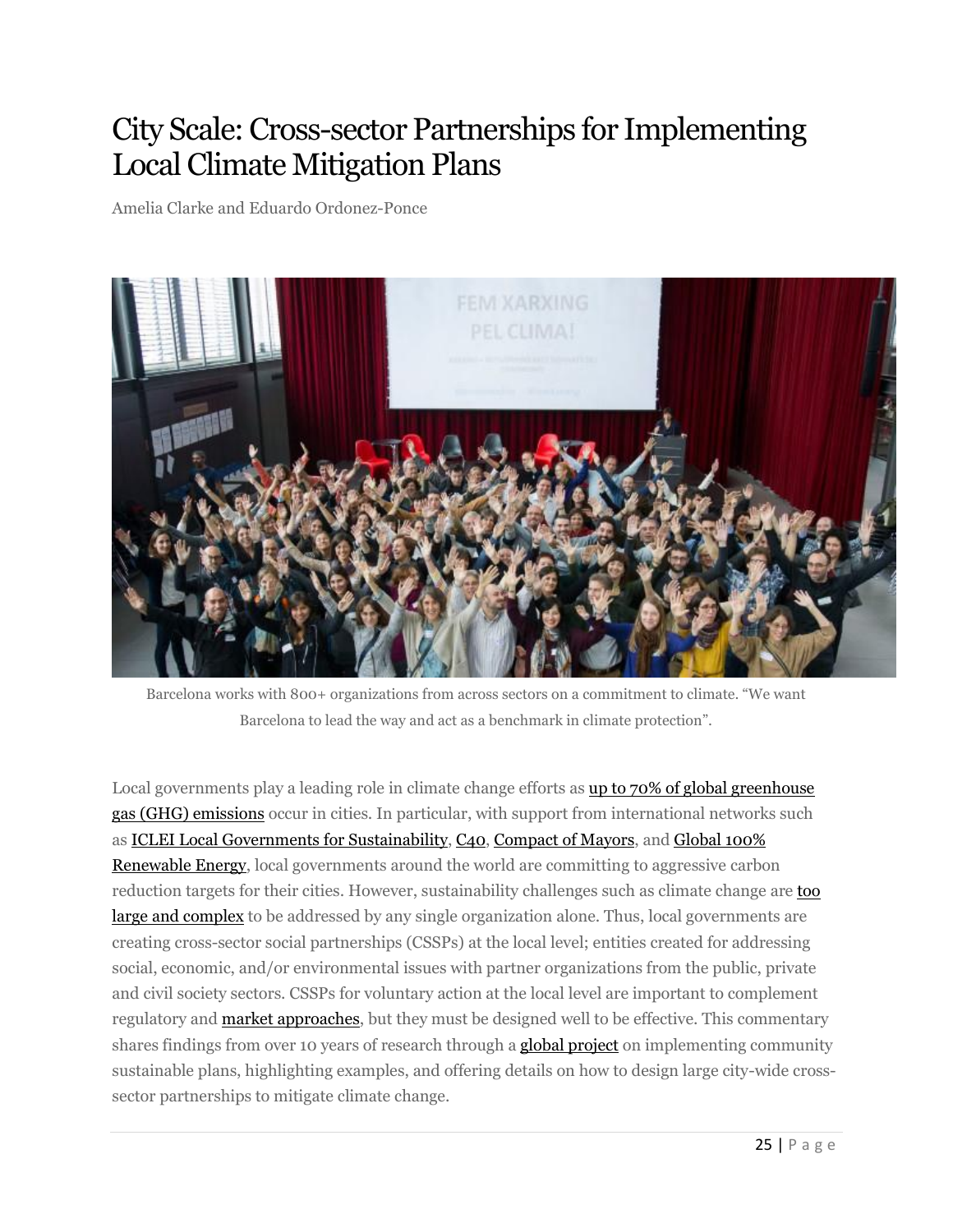## **Cities and Climate Mitigation**

[Research](https://uwaterloo.ca/implementing-sustainable-community-plans/sites/ca.implementing-sustainable-community-plans/files/uploads/files/2017_-_macdonald_et_al_-_book_chapter_0.pdf) on CSSPs implementing community sustainability plans shows that among the sixteen sustainability challenges commonly being addressed around the world, climate change is one of the four most common issues, after waste, energy and water (which are also highly relevant to climate mitigation). There are two types of local climate action plans: corporate and community (i.e., citywide). Local governments generally **control [decisions](http://doi.org/10.1080/0964401042000310178)** around land use, transportation planning, waste management, and greening of public infrastructure. They can also influence emissions from energy and other economic development. Local governments tackle these topics through corporate climate action plans (where the corporation is the local government itself and the corporate plan focuses on actions within their control and influence). Community climate action plans, in comparison, consider all GHGs emitted within the local geographic boundaries, including from industry, home heating, burning fuel in vehicles, etc. It is these community plans that require large multi-stakeholder partnerships to be successful.

Partners in these partnerships generally include the local government departments, other government departments, utilities, large businesses, Chamber of Commerce, some small and medium sized enterprises, universities, schools, and local civil society groups. The partnership aims to implement the community climate action plan through joint projects and through individual partners taking specific actions within their organizations.

## **Partnership Design**

[Research](https://doi.org/10.3917/mav.050.0153) shows that the partnership's structural features enable the achievement of plan outcomes, such as reducing GHG emissions, while also generating value for the [partners.](http://journals.sagepub.com/doi/abs/10.1177/0007650316660534?journalCode=basa) For successfully achieving the partnership's purpose, five [structural](https://fcm.ca/Documents/tools/GMF/SS_PassingGo_EN.pdf) features are required:

- 1. A multi-stakeholder entity (e.g., a committee or an organization) overseeing the partnership's plan formulation and implementation.
- 2. A mechanism for attracting new partners and having them commit to taking specific climaterelated actions.
- 3. Partner organizations implementing actions within their own organizations (and not just providing advice on what the local government should do).
- 4. A communication system that connects the network, shares knowledge among partners, recognizes organizations who are proactively contributing to the goals of the partnership, and keeps the public informed on the partnership's progress. For example, communication might occur through a website, e-newsletter, training sessions, and awards events.
- 5. A monitoring and reporting system that allows for assessing progress (in terms of partner actions and city-wide impacts) in order to make the necessary adjustments in due time to ensure the goals are met. For example, if the city-wide trend is not on track to meet the goal, then the partnership needs to consider engaging new partners and/or different partner actions.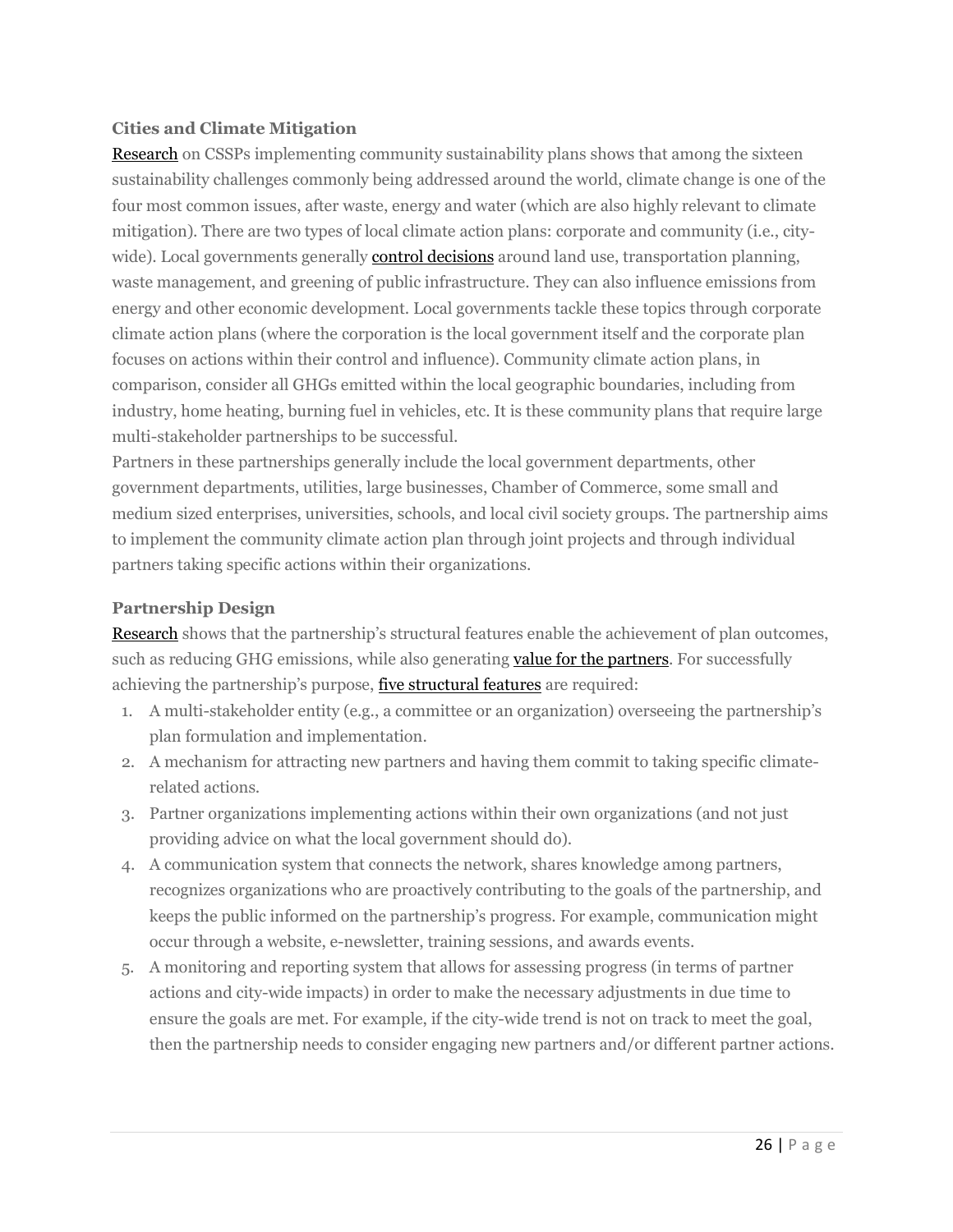There are limitations on what can be achieved through voluntary partnerships, even if they are successful in involving large emitters and most large employers in the city. Thus these partnerships should complement regulatory and market approaches.

## **Examples**

Over 10,000 local [sustainability](http://local2012.iclei.org/fileadmin/files/LS2012_GLOBAL_REVIEW_www.pdf) partnerships of different sizes have proliferated around the world, with some specifically focused on climate, and others embedding climate goals (and action plans) within a larger community sustainability strategy. An **[exploratory](https://uwspace.uwaterloo.ca/bitstream/handle/10012/11711/Wong_Krista.pdf?sequence=7&isAllowed=y) study** of community climate action plans in Canada found that most of these involve fewer than 10 partner organizations and are focused on the shorter term reduction goals. Toronto is an exception to this, with a new [report](https://www1.toronto.ca/City%20Of%20Toronto/Environment%20and%20Energy/Climate%20and%20Energy%20Goals/Transform%20TO/PDFs/REPORTS/Report%202/170421_TO_Report_final.pdf) for how to achieve a reduction of 80% of GHG emissions by 2050. To achieve aggressive community climate mitigation targets (such as the 80% reduction goals) large partnerships with 100+ partners will be needed given the diversity of organizations than can directly impact emissions in cities. One large partnership is preferred over numerous smaller partnerships as it tends to be the same organizations involved in helping achieve different actions, especially if broader sustainable development goals are considered.

As an example, **[Barcelona,](http://www.bcnsostenible.cat/en/web) Spain**, as part of its sustainability plan developed in 2002 and renewed in 2012, has a multi-stakeholder Council (with working groups) overseeing the partnership. This is supported by a staff team in the local government's Department of Ecology. This team handles communication, monitors progress with respect to specific indicators, and engages more than [800](https://uwaterloo.ca/implementing-sustainable-community-plans/sites/ca.implementing-sustainable-community-plans/files/uploads/files/estudio_internacional_de_alianzas_multisectoriales_para_la_implementacion_de_planes_comunitarios_de_sostenibilidad.pdf) partner [organizations](https://uwaterloo.ca/implementing-sustainable-community-plans/sites/ca.implementing-sustainable-community-plans/files/uploads/files/estudio_internacional_de_alianzas_multisectoriales_para_la_implementacion_de_planes_comunitarios_de_sostenibilidad.pdf) from across sectors. Since 2005, Barcelona has been a member of [ICLEI's](http://www.iclei-europe.org/members/member-in-the-spotlight/archive/barcelona/) Cities for Climate Protection [Campaign,](http://www.iclei-europe.org/members/member-in-the-spotlight/archive/barcelona/) and it has recently included a [climate](http://ajuntament.barcelona.cat/ecologiaurbana/sites/default/files/Barcelona%20Commitement%20to%20Climate.pdf) action plan into its sustainability strategy, thereby leveraging the large network for its implementation. For example, one of the initiatives in the new plan is "a pilot project for a mosaic of roofs with facilities that combine renewable energies with agricultural, green and rain water-collecting spaces, adapted for several types of buildings and users". Numerous partners own buildings and can participate in this initiative. Another initiative is focused on the circular economy and engaging retailers in "deposit, refund and return systems" for packaging. Barcelona, through the actions implemented by partner organizations, reduced its energy consumption and  $CO<sub>2</sub>e$  emissions by  $2\%$  and  $29\%$  per [capitab](http://ajuntament.barcelona.cat/ecologiaurbana/sites/default/files/Barcelona%20Commitement%20to%20Climate.pdf)etween 1999 and 2012.

In conclusion, the **[IPCC,](https://www.ipcc.ch/news_and_events/PR_citiesconference_host.shtml) UNFCCC**, UN-Habitat, federal governments, and numerous local governments are beginning to focus on cities as a lever for climate change mitigation. Large local partnerships will be a part of the solution. But, all cross-sectoral partnerships are not created equal; institutional design influences their efficacy. Successful partnerships involve stakeholder organizations taking actions to help achieve the collective goals, have open communication channels, and ensure robust monitoring of progress. Further, they incorporate flexibility in institutional design to enable updating the action plan and partners over time, and to ensure that feedback from